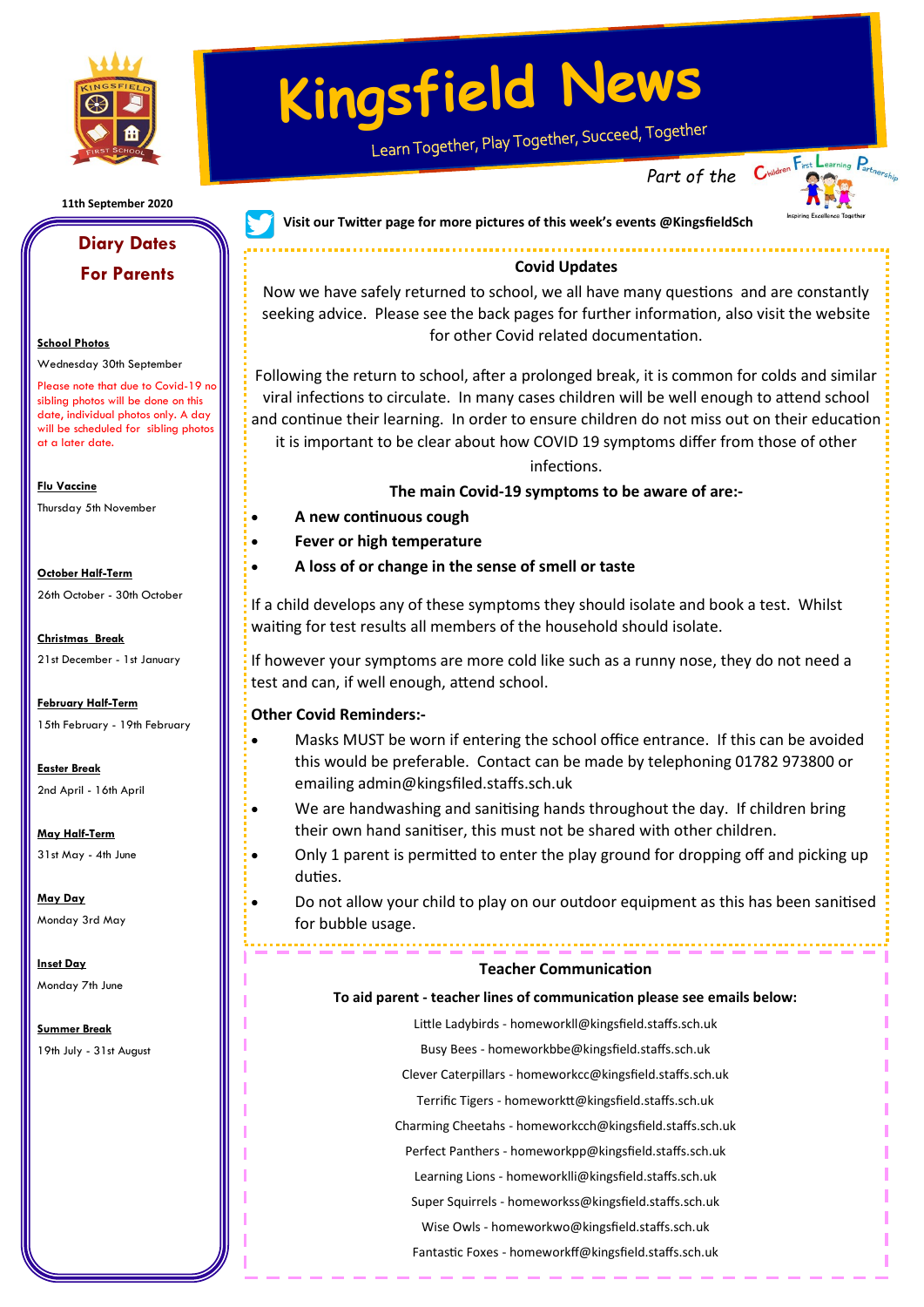#### **Kool Kids**

If you require your child to attend the before & after school club you MUST book a week in advance.

Bookings can be made by letting the staff know on collection, phone call or email to:

koolkids@kingsfield.staffs.sch.uk.

When dropping off/collecting from Kool Kids, please ring the bell and staff will bring the children out to you.

#### **Forest Schools**

Our Forest School program commences next Thursday 17th September starting with Charming Cheetahs for 3 weeks then Terrific Tigers will begin on Thursday 8th October.

A letter detailing further information is being sent out for all of Charming Cheetahs.

#### Kit list:

Vest, T-shirt, Jumper, Trousers (ideally not jeans), socks, Waterproof coat, waterproof trousers, thick warm socks and Wellington boots or walking boots.

#### **Social Media**

We are aware that parents use social media platforms as a way of communicating.

Be mindful of your posts, any queries you may have should be directed to the school.

#### **Universal Free School Meals**

All pupils in Reception, Year 1 and Year 2 are entitled to Government funded Universal Free School meals.

A school meal for Year 3 and Year 4 pupils cost £2.40 and should be paid for via ParentPay.

If you think you may be eligible for income related free school meals, please apply on the following link or speak to Miss Dodds in the office - https:// www.staffordshire.gov.uk/Education/Educational-awardsbenefits/FreeSchoolMeals/Apply-online.aspx

#### **Snack**

Free fruit allocation is available to Nursery, Reception, Year 1 and Year 2 pupils at break time.

Year 3 and Year 4 pupils are welcome to bring their own healthy snack in for break.

Milk is provided for children in Early Years, all children require a water bottle however juice is currently not available.

#### KINGSFIELD AWARDS

#### **Star of the week**

**Little Ladybirds - Eddie Deakin Clever Caterpillars - Harry Hughes-Moore Busy Bees - Jaxon Keay Terrific Tigers - Archie Allen Charming Cheetahs - Lucie Lawton Perfect Panthers - Matthew Merrill**

**Learning Lions - Austin Postlewaite Wise Owls - Brooklyn Roden Super Squirrels - Bobby Massey Fantastic Foxes - Harry Arthur**

#### **Rainbow Reader**

 **Terrific Tigers - Alana Farrenden Charming Cheetahs - Louis Carr Perfect Panthers - Mia Glynn Learning Lions - Dominic Latham Wise Owls - Isabelle Shaw Super Squirrels - Jacob Stanway Fantastic Foxes - Maria Barkess**

#### **Phonics**

 **Terrific Tigers - Grace Hudson Charming Cheetahs - Ava Perry Perfect Panthers - Bailey-Ray Holmes**

**Learning Lions - Indie Timms**

#### **TT Rock Star**

**Wise Owls - Harry Wint Super Squirrels - Riley Moss Fantastic Foxes - Beau Glynn**

## 

\*\*\*\*\*\*\*\*\*\*\*\*\*\*\*\*\*\*\*\*\*\*\*\*\* A huge **WELL DONE** to the following children who were awarded a golden ticket this week and chose a prize from the golden chest in Mrs Butler's office:



Joseph Pedley



\*\*\*\*\*\*\*\*\*\*\*\*\*\*\*\*\*\*\*\*\*\*\*\*

**We are on week 3 of the lunch menu next week.**